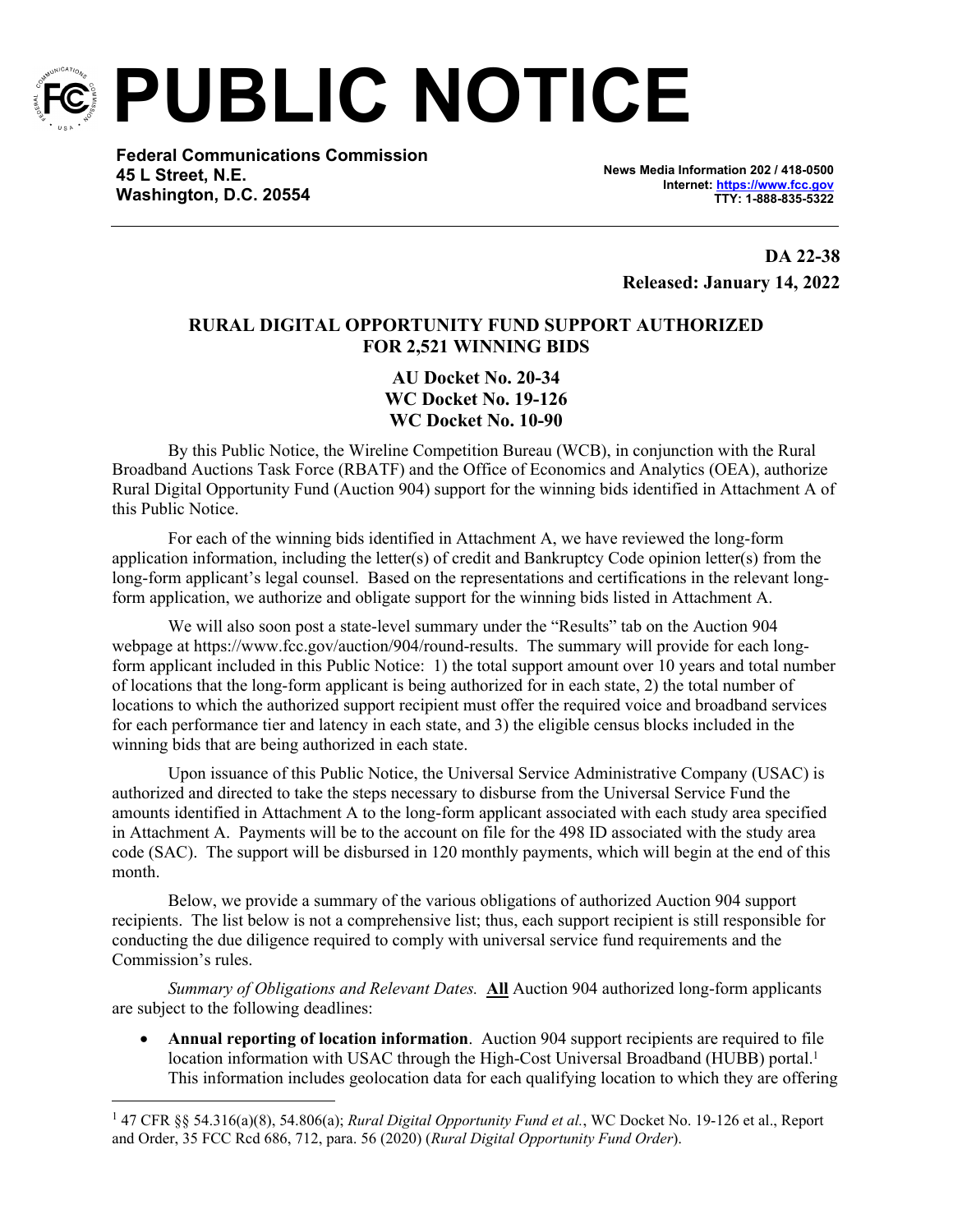the requisite service and the technology the Auction 904 support recipient is using to offer the requisite service to the qualifying locations.<sup>2</sup> The requisite service is: at least one standalone voice plan and one service plan that provides broadband at the relevant performance tier and latency requirements at rates that are reasonably comparable to rates offered in urban areas.<sup>3</sup> The locations must be in the eligible census blocks covered by the long-form applicant's winning bids.<sup>4</sup>

The Commission has consistently encouraged carriers subject to defined deployment obligations and HUBB reporting obligations to report location data on a rolling basis and has adopted a best practice of filing this information within 30 days after the initial offering of service.<sup>5</sup> While reporting on a rolling basis is encouraged, the first deadline for long-form applicants authorized by this Public Notice to submit their location data is **March 1, 2023**. 6 All support recipients must continue to report this information by March 1 in each year thereafter until all build-out requirements are satisfied. For more information about the HUBB portal and reporting location data, visit [https://www.usac.org/high-cost/annual](https://www.usac.org/high-cost/annual-requirements/submit-data-in-the-hubb/)[requirements/submit-data-in-the-hubb/](https://www.usac.org/high-cost/annual-requirements/submit-data-in-the-hubb/).

 **Service milestones**. The service milestones for Auction 904 support recipients authorized by this Public Notice will be as follows:<sup>7</sup>

<sup>4</sup> *See also Wireline Competition Bureau Provides Guidance to Carriers Receiving Connect America Fund Support Regarding their Broadband Location Reporting Obligations*, Public Notice, 31 FCC Rcd 12900 (WCB 2016) (*Location Guidance Public Notice*).

<sup>5</sup> *Rural Digital Opportunity Fund Order*, 35 FCC Rcd at 712, para. 56 & n.156. A support recipient is deemed to be commercially offering voice and/or broadband service to a location if it provides service to the location or could provide it within 10 business days upon request. *Id.* at 711-12, para. 54

 $6$  47 CFR § 54.316(c)(1). For purposes of administrative convenience to allow USAC sufficient time to make modifications to the HUBB to incorporate applicants' information, on our own motion we waive the March 1, 2022 deadline for annual location reporting for those applicants that were authorized in the Public Notices released on November 12, 2021 and December 14, 2021. *See Rural Digital Opportunity Fund Support Authorized for 311 Winning Bids*, Public Notice, AU Docket No. 20-34, WC Docket No. 19-126, WC Docket No. 10-90, DA 21-1420 (rel. Nov. 12, 2021); *Rural Digital Opportunity Fund Support Authorized for 2,008 Winning Bids*, Public Notice, AU Docket No. 20-34, WC Docket No. 19-126, WC Docket No. 10-90, DA 21-15-60 (rel. Dec. 14, 2021). Therefore, the first deadline for annual location reporting for these applicants is March 1, 2023, although we continue to encourage reporting on a rolling basis as a best practice.

7 47 CFR § 54.802; *Rural Digital Opportunity Fund Order*, 35 FCC Rcd at 709-12, paras. 45-55.

 $247$  CFR § 54.316(a)(8).

<sup>3</sup> 47 CFR § 54.805; *Rural Digital Opportunity Fund Order*, 35 FCC Rcd at 707, para. 42. *See also Wireline Competition Bureau and Office of Economics and Analytics Announce Results of 2021 Urban Rate Survey for Fixed Voice and Broadband Services, Posting of Survey Data and Explanatory Notes, and Required Minimum Usage Allowance for Eligible Telecommunications Carriers*, WC Docket No. 10-90, Public Notice, 35 FCC Rcd 13667 (WCB/OEA 2020). We remind all applicants that an eligible telecommunications carrier (ETC) satisfies its obligation to "offer" qualifying services by being legally responsible for dealing with customer problems, providing quality of service guarantees, and meeting universal service fund-related requirements. Accordingly, a broadband provider may satisfy its voice obligations by offering voice service through an affiliate or by offering a managed voice solution (including VoIP) through a third-party vendor, but a provider cannot simply rely on the availability of over-the-top voice options to satisfy this obligation. *Rural Digital Opportunity Fund Phase I Auction Scheduled for October 29, 2020; Notice and Filing Requirements and Other Procedures for Auction 904*, AU Docket No. 20-34 et al., Public Notice, 35 FCC Rcd 6077, 6129, para. 139 (2020) (*Auction 904 Procedures Public Notice*).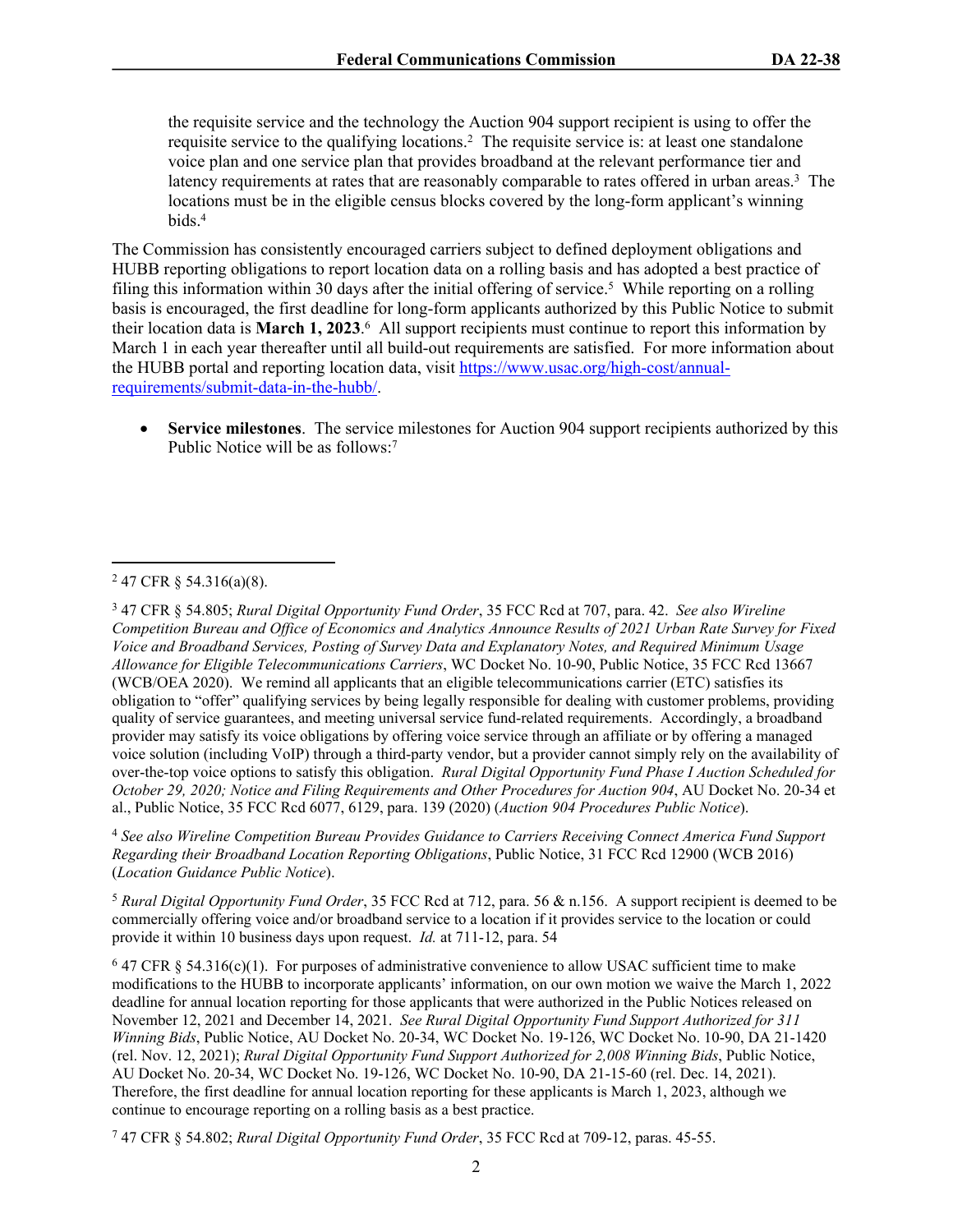| Percentage of Locations in a<br><b>State</b> | <b>Service Milestone Deadline</b> |
|----------------------------------------------|-----------------------------------|
|                                              | December 31, 2025                 |
|                                              | December 31, 2026                 |
|                                              | December 31, 2027                 |
| 100                                          | December 31, 2028                 |

WCB has been directed to publish revised location counts before the end of service milestone year six.<sup>8</sup> In areas where the revised location total is higher than the number of Connect America Cost Model (CAM)-calculated locations, support recipients will be required to have begun commercially offering service to 100% of the CAM-calculated location count by the end of the sixth calendar year.<sup>9</sup> Such support recipients must then offer service to 100% of the revised location count by the end of the eighth calendar year.<sup>10</sup> In areas where there are fewer locations than calculated by the CAM, support recipients must notify WCB no later than March 1 following the fifth year of deployment.<sup>11</sup> Upon confirmation by WCB, such a support recipient will be required to reach 100% of the new number by the end of the sixth calendar year.<sup>12</sup> All support recipients must also offer service on reasonable request to locations built subsequently to the revised location count announced by WCB but prior to the end of service milestone year eight.<sup>13</sup>

By **March 1st** following each relevant service milestone, an Auction 904 support recipient must file a certification in the HUBB portal that it has met its service milestone and is meeting the requisite public interest obligations.<sup>14</sup> Compliance with service milestones will be determined at the state level.<sup>15</sup> The Commission will verify that the support recipient offers the required service to the total number of locations across all the eligible census blocks included in all of the support

<sup>10</sup> *Id.* Any such support recipient with increased deployment obligations may also seek to have its new location count adjusted to exclude additional locations, beyond the number identified by the CAM, that it determines before the end of year eight are ineligible (e.g., are not habitable), unreasonable to deploy to (e.g., if it would require a carrier to install new backhaul facilities or other major network upgrades solely to provide broadband to that location), or part of a development newly built after year six for which the cost and/or time to deploy before the end of the support term would be unreasonable. *Id.* at 710-11, para. 50.

<sup>11</sup> *Id.* at 711, para. 51. Carriers for which the new location count is less than 65% of the CAM locations within their area in each state shall have their support amount reduced on a pro rata basis by the number of reduced locations. *Id.* For example, if a carrier was authorized to receive \$3 million per year for 1,000 model locations in a state, but the WCB confirms that there are only 600 actual locations (fewer than 650 locations, or 65%), WCB would reduce that carrier's support to \$2,769,231 (or \$3,000,000 \* (600/650)).

<sup>12</sup> *Id.*

<sup>13</sup> *Id.* at 711, para. 52. Support recipients are not obligated to offer service to newly built locations that do not request service, or to those with exclusive arrangements with other providers. *Id. See also Connect America Fund et al.*, Report and Order et al., 29 FCC Rcd 7051, 7070, paras. 59-72 (2014) (issuing declaratory ruling regarding which requests should be deemed unreasonable under our current rules and policies to provide greater clarity to all affected stakeholders).

<sup>8</sup> *Rural Digital Opportunity Fund Order*, 35 FCC Rcd at 709, para. 45.

<sup>&</sup>lt;sup>9</sup> *Id.* at 710, para. 49. Carriers for which the new location count exceeds the CAM locations within their area in each state by more than 35% will have the opportunity to seek additional support or relief from the Commission. *Id.*

<sup>14</sup> 47 CFR §§ 54.316(b)(5), 54.806(a); *Rural Digital Opportunity Fund Order*, 35 FCC Rcd at 712, para. 56.

<sup>15</sup> *Rural Digital Opportunity Fund Order*, 35 FCC Rcd at 712, para. 54.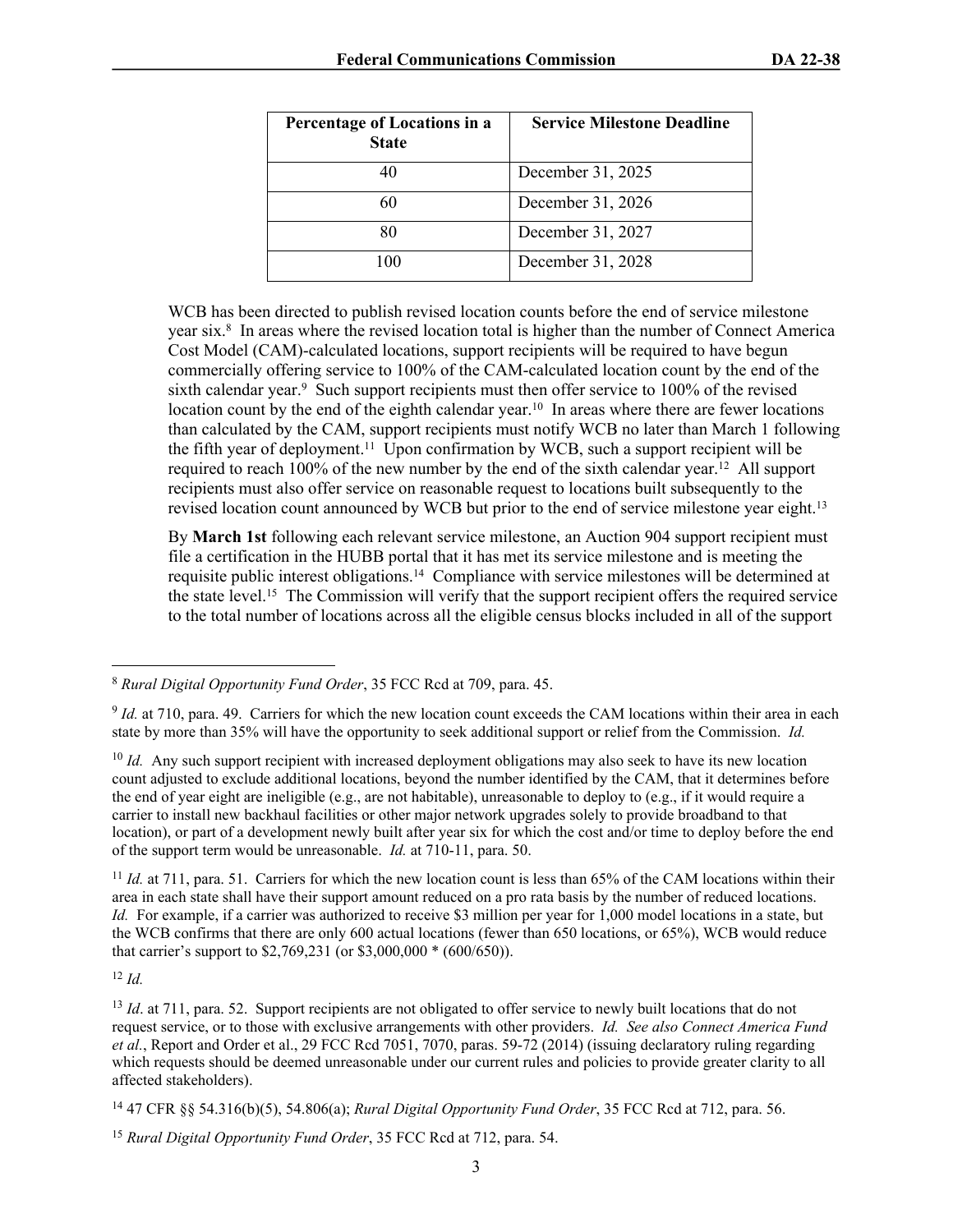recipient's authorized bid areas (i.e., census block groups) in a state.<sup>16</sup> If a support recipient is authorized to receive support in a state for different performance tier and latency combinations, it will be required to demonstrate that it is offering service meeting the relevant performance requirements to the required number of locations for each performance tier and latency combination within that state.<sup>17</sup>

If an ETC is unable to meet a service milestone, it must notify the Commission, USAC, and the relevant state, U.S. Territory, or Tribal government as appropriate, no later than ten business days after the applicable deadline.<sup>18</sup> If the ETC is unable to meet the required deployment obligations due to circumstances beyond its control, it may also seek waiver of the service milestones.<sup>19</sup> The Commission has repeatedly warned support recipients, however, that it does not expect to routinely grant such waiver requests, emphasizing the difficulty of demonstrating good cause under circumstances where carriers fail to plan for contingencies that would prevent compliance with defined deployment obligations.<sup>20</sup>

 **Annual section 54.313 report.** Long-form applicants authorized in this Public Notice will be required to file their first annual section 54.313 report by **July 1, 2023** and each subsequent year until the year after their support terms have ended.<sup>21</sup> Annual reports are filed with USAC. Support recipients must complete the FCC Form 481 on USAC's website.<sup>22</sup> They must also test and certify compliance with relevant performance requirements in section 54.805 of the Commission's rules on an annual basis.<sup>23</sup> WCB, the Wireless Telecommunications Bureau, and the Office of Engineering and Technology have adopted a uniform framework to measure and report on the performance of ETCs' service.<sup>24</sup>

<sup>&</sup>lt;sup>16</sup> Winning bidders must use Rural Digital Opportunity Fund support to deploy service to locations in only the eligible census blocks, not to the other, ineligible census blocks within a census block group won in the auction.

<sup>17</sup> *Rural Digital Opportunity Fund Order*, 35 FCC Rcd at 712, para. 54.

<sup>18</sup> 47 CFR §§ 54.320(d), 54.806(c).

<sup>19</sup> *Connect America Fund et al.,* WC Docket No. 10-90 et al., Report and Order, 29 FCC Rcd 15644, 15700, para. 154 (2014) (*December 2014 Connect America Order*).

<sup>20</sup> *See Connect America Fund et al.*, WC Docket No. 10-90 et al., Order on Reconsideration, 33 FCC Rcd 1380, 1394, para. 35 (2018) (explaining that "it would be difficult for a recipient to meet its burden of demonstrating good cause to grant a waiver of the deployment obligations if it did not plan to build to 100 percent of funded locations at the outset of its support term"); *id*. at 1394, para. 33 & n.88 (explaining that "the Commission has cautioned that it does not expect such waiver requests will be granted routinely, and a failure to plan for some contingencies would make it difficult to establish that there is good cause to warrant waiver") (citing *December 2014 Connect America Order*, 29 FCC Rcd at 15660, para. 40 & n.93).

<sup>21</sup> 47 CFR §§ 54.313, 54.806(a); *Rural Digital Opportunity Fund Order*, 35 FCC Rcd at 713, para. 57. Long-form applicants being authorized by this Public Notice that have also been designated as Lifeline-only ETCs in census blocks that are not eligible for Auction 904 support must comply with all relevant reporting requirements for the Lifeline program in sections 54.416 and 54.422 of the Lifeline rules, including completing and submitting FCC Form 481 on USAC's website, if applicable. 47 CFR §§ 54.416, 54.422.

<sup>&</sup>lt;sup>22</sup> See Universal Service Administrative Company, File FCC Form 481, [https://www.usac.org/high-cost/annual](https://www.usac.org/high-cost/annual-requirements/file-fcc-form-481/)[requirements/file-fcc-form-481/.](https://www.usac.org/high-cost/annual-requirements/file-fcc-form-481/)

<sup>23</sup> 47 CFR §§ 54.313(a)(6), 54.805.

<sup>24</sup> *Performance Measures for Connect America High-Cost Universal Service Support Recipients*, WC Docket No. 10-90, Order, 33 FCC Rcd 6509 (WCB/WTB/OET 2018) (*CAF Performance Measures Order*); 47 CFR § 54.313(a)(6). Further modifications were made to the performance measures requirements in subsequent reconsideration orders. *See Connect America Fund*, WC Docket No. 10-90, Order on Reconsideration, 34 FCC Rcd (continued….)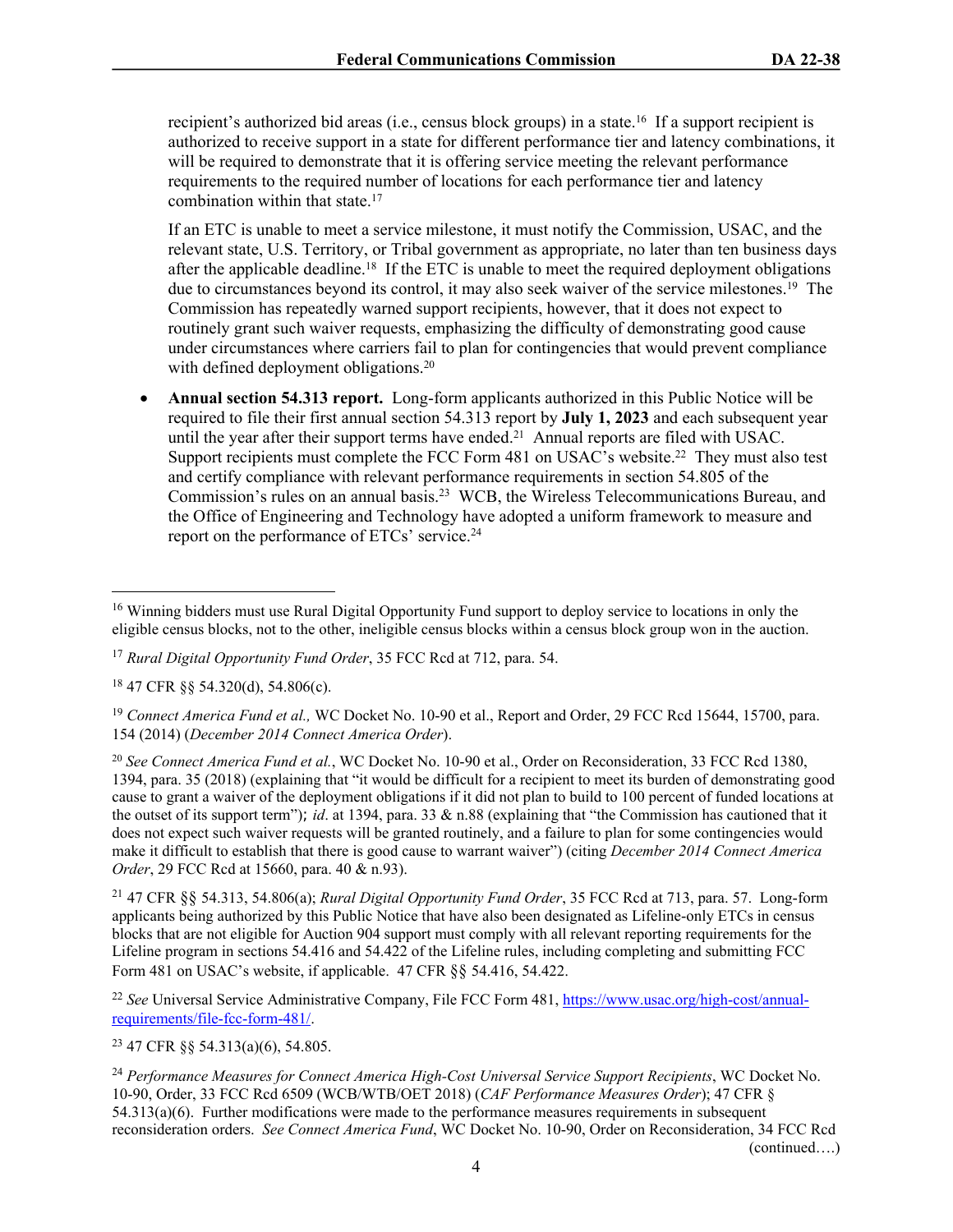**Annual section 54.314 certification.** The first annual section 54.314 certification is due for the long-form applicants that are being authorized by this Public Notice by **October 1, 2023**. 25 Pursuant to section 54.314 of the Commission's rules, if a support recipient was designated by a state, that state must certify on the support recipient's behalf "that all federal high-cost support provided . . . within that State was used in the preceding calendar year and will be used in the coming calendar year only for the provision, maintenance, and upgrading of facilities and services for which the support is intended."26

If a support recipient was designated an ETC by the Federal Communications Commission, it must self-certify by filing a sworn affidavit executed by a corporate officer attesting to the relevant facts.<sup>27</sup> Certifications must be filed with both the Commission and USAC. ETCs may submit their certifications to USAC via its online filing system or by sending the appropriate certification sample letter (provided on USAC's website) via email or U.S. mail.<sup>28</sup> Certifications must also be submitted to the Commission's Office of the Secretary on or before **October 1st** . The submission should clearly reference WC Docket No. 14–58, ETC Annual Reports and Certifications.

We conclude there is good cause to waive on our own motion the general high-cost support program requirement that the relevant states (or the ETCs, if applicable) file a section 54.314 certification by October 1, 2022 with respect to the use of Auction 904 support for the applicants authorized in this Public Notice.<sup>29</sup> When the Commission adopted the certification requirement, it made clear that it expected the states and federally designated ETCs to undertake a rigorous examination of the factual information provided in the annual reports required pursuant to section 54.313 prior to issuance of the annual certification.<sup>30</sup> In this instance, the Auction 904 applicants being authorized today did not receive Auction 904 support in 2021 and will not file an annual report with respect to those supported areas on July 1, 2022. Therefore, the state commissions and federally designated ETCs will not have the annual reporting information before them to provide an evidentiary basis for certifying that support will be used for its intended purposes in 2022 as required by the prospective section 54.314 certification due by October 1, 2022. In their section 54.314 certifications filed by October 1, 2023, state commissions (or the ETCs, if applicable) will be required to certify that support received in 2022 was used for its intended purposes and that support received in 2023 will be used for its intended purposes. Accordingly,

<sup>25</sup> 47 CFR §§ 54.314, 54.806(a).

<sup>26</sup> 47 CFR § 54.314(a).

 $27$  47 CFR § 54.314(b), (c)(2).

<sup>28</sup> *See* Universal Service Administrative Company, Certify Data with 54.314, [https://www.usac.org/high](https://www.usac.org/high-cost/annual-requirements/certify-data-with-54-314/)[cost/annual-requirements/certify-data-with-54-314/](https://www.usac.org/high-cost/annual-requirements/certify-data-with-54-314/).

<sup>29</sup> Generally, the Commission's rules may be waived for good cause shown. 47 CFR  $\S$  1.3. Waiver of the Commission's rules is appropriate only if both: (1) special circumstances warrant a deviation from the general rule, and (2) such deviation will serve the public interest. *See Northeast Cellular Tel. Co. v. FCC*, 897 F.2d 1164, 1166 (D.C. Cir. 1990) (citing *WAIT Radio v. FCC*, 418 F.2d 1153, 1157-59 (D.C. Cir. 1969), *cert. denied*, 93 S.Ct. 461 (1972)). We previously waived the October 1 section 54.314 certification for Connect America Phase II auction long-form applicants that were authorized in 2019 and in 2020*. Connect America Fund Phase II Auction Support Authorized for 459 Winning Bids*, AU Docket No. 17-182, WC Docket No. 10-90, Public Notice, 34 FCC Rcd 3142, 3145-46 (WCB/OEA 2019); *Connect America Fund Phase II Auction Support Authorized for 1060 Winning Bids*, AU Docket NO. 17-182, WC Docket No. 10-90, Public Notice, 35 FCC Rcd 945, 948-949 (WCB/OEA 2020).

<sup>30</sup> *Connect America Fund et al.;* Report and Order and Further Notice of Proposed Rulemaking, 26 FCC Rcd 17663, 17861, para. 612 (2011) *aff'd sub nom., In re: FCC 11-161*, 753 F.3d 1015 (10th Cir. 2014).

<sup>8081 (</sup>WCB/WTB/OET 2019); *Connect America Fund*, WC Docket No. 10-90, Order on Reconsideration, 34 FCC Rcd 10109 (2019).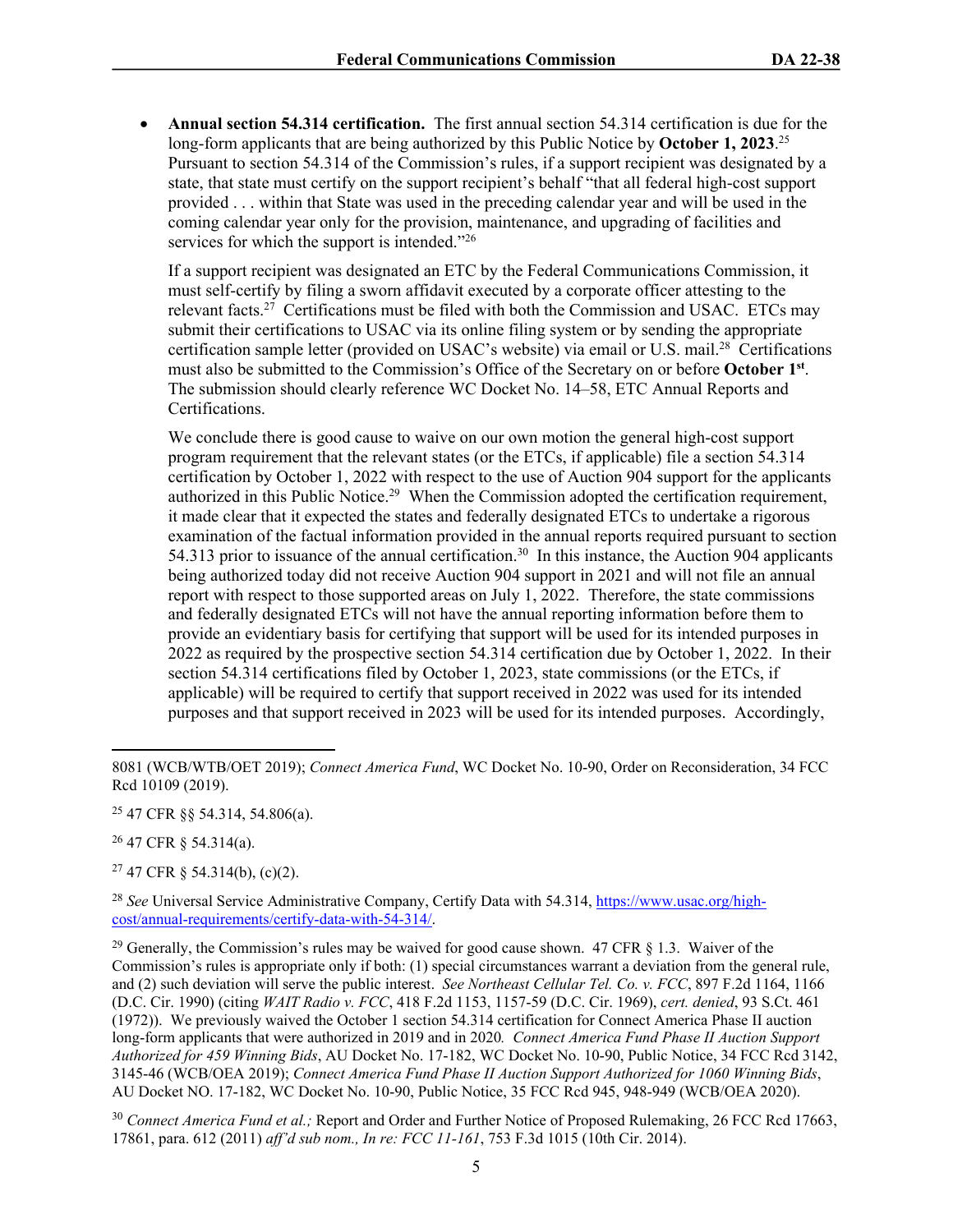we conclude that the Commission, USAC, and the states will have assurance that Auction 904 support that is disbursed in 2022 is used for its intended purposes even if the relevant states or federally designated ETCs do not file the section 54.314 certification on October 1, 2022.

All post-designation ETC-related filings must be submitted in good faith and include a certification that, to the best of the ETC's knowledge and belief, the information is complete and accurate.<sup>31</sup> In addition, ETCs have an on-going duty to correct or amend information if they have reason to believe, either through their own investigation or upon notice from USAC, that the data are inaccurate, incomplete, or contain errors or anomalies.<sup>32</sup> The failure to timely file information may result in penalties in the form of a reduction in support.<sup>33</sup>

*Defaults.* On July 26, 2021, the RBATF, WCB, and OEA sent a letter to certain long-form applicants that identified census blocks where concerns had been raised about whether funding those areas would be the best use of our limited universal service funds.<sup>34</sup> Applicants were reminded that one of the Commission's core Universal Service Fund policy objectives is to avoid funding deployment in areas that already receive voice and broadband service from an unsubsidized provider, and that the Rural Digital Opportunity Fund was intended to focus on areas "wholly unserved by 25/3 Mbps" broadband service.<sup>35</sup> The letter recommended that applicants assess whether existing service in the identified areas would affect their ability to meet all program requirements and deployment milestones, and applicants were informed that if they no longer wished to pursue support for a winning bid they should identify those census block groups and provide a brief explanation of their decision to default on their bid(s).<sup>36</sup>

In response to the letter, some applicants informed the Commission that they wished to default on census blocks identified by the Commission in the letter while retaining support for other census blocks within the same bid. For these applicants, Attachment A authorizes support only for the areas in which the applicant indicated they intend to meet program requirements.<sup>37</sup>

<sup>32</sup> *See Location Guidance Public Notice*, 31 FCC Rcd at 12910.

<sup>33</sup> 47 CFR §§ 54.313(j), 54.314(d), 54.316(c), 54.320, 54.806.

<sup>34</sup> See "Letters to Long-Form Applicants about Identified Census Blocks," <https://www.fcc.gov/auction/904/releases>.

<sup>36</sup> *See* 47 CFR § 54.805 (RDOF public interest obligations); *see generally*, 47 USC § 254(e) (USF support must be used for its intended purpose).

<sup>37</sup> For the reasons articulated in the *Fourth RDOF Authorization Public Notice* regarding defaults on letter-identified census blocks, we find good cause to waive the requirement that a default encompass the entire winning bid, and we authorize support on a per-census-block basis for the census blocks in which applicants listed in Attachment A are eligible. *Rural Digital Opportunity Fund Support Authorized for 2,008 Winning Bids*, AU Docket No. 20-34, WC Docket Nos. 19-126 and 10-90, Public Notice, DA 21-1560, at 9 (WCB Dec. 14, 2021) (*Fourth RDOF Authorization Public Notice*). Likewise, for the reasons discussed in the *Fourth RDOF Authorization Public Notice*, we find good cause to waive the forfeiture penalties that would be otherwise associated with the default on the specific census blocks that we identified in our letter. *Id*. The attachment to the *Fourth RDOF Authorization Public Notice* inadvertently included letter-identified census blocks that Cox and Citynet West Virginia are no longer pursuing, despite these blocks being on the list of defaulted blocks posted on the Auction 904 website. These blocks (continued….)

<sup>31</sup> *See, e.g.*, FCC Form 481 Officer Certification (requiring an officer of a petitioning entity to certify that he/she is "an officer of the reporting carrier; my responsibilities include ensuring the accuracy of the annual reporting requirements for universal service support recipients; and, to the best of my knowledge, the information reported on this form and in any attachments is accurate"); *see also* 47 CFR § 1.17(a)(2) (stating that no person may provide, in any written statement of fact, "material factual information that is incorrect or omit material information that is necessary to prevent any material factual statement that is made from being incorrect or misleading without a reasonable basis for believing that any such material factual statement is correct and not misleading").

<sup>35</sup> *Rural Digital Opportunity Fund et al.*, WC Docket No. 19-126 et al., Report and Order, 35 FCC Rcd 686, 689, para. 5 (2020) (*Rural Digital Opportunity Fund Order*).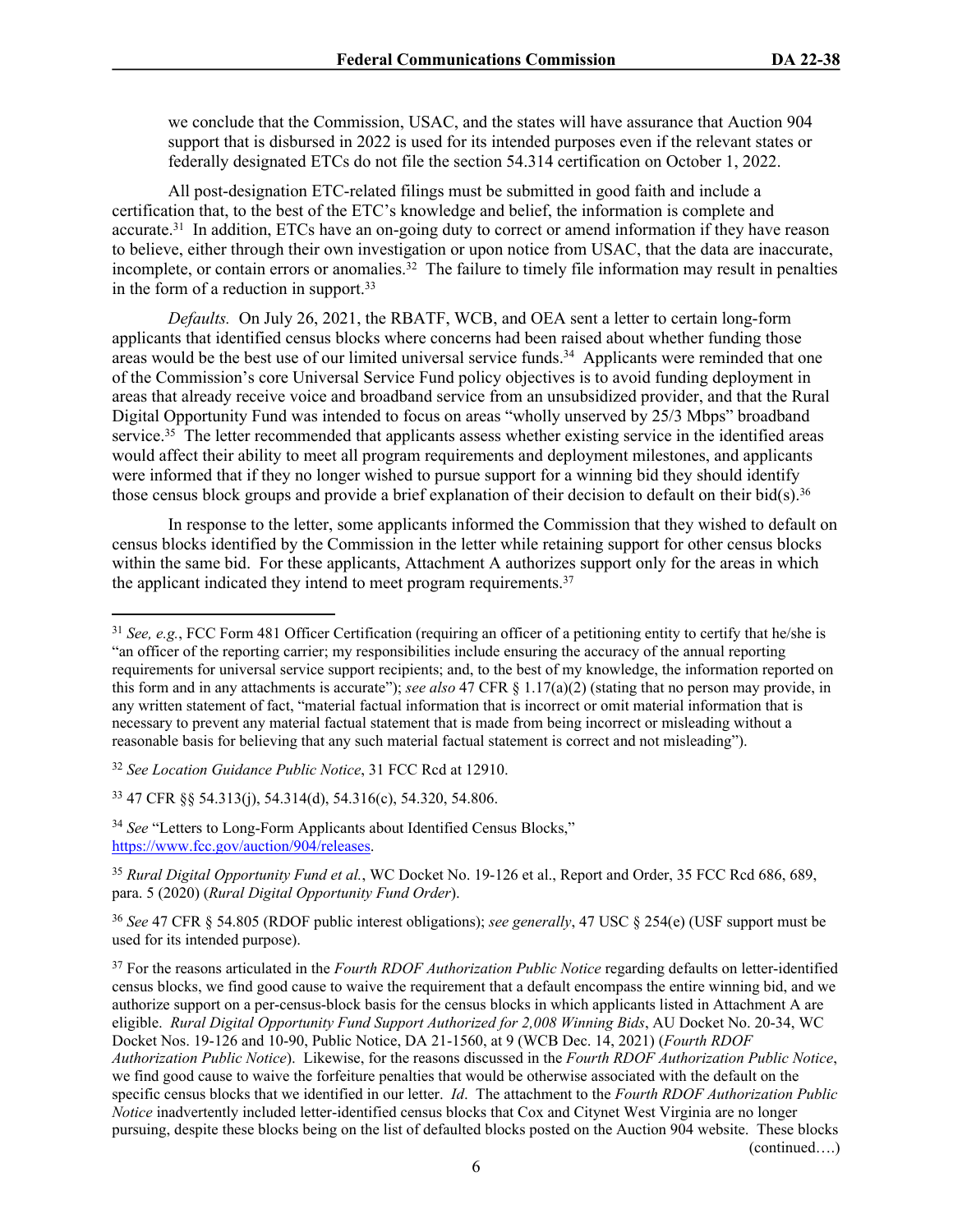*National Security Supply Chain Proceeding.* We remind winning bidders that all Auction 904 support recipients will be subject to the Commission's National Security Supply Chain proceeding, including the rule that "no universal service support may be used to purchase, obtain, maintain, improve, modify, or otherwise support any equipment or services produced or provided by any company posing a national security threat to the integrity of communications networks or the communications supply chain."<sup>38</sup> The prohibition on using universal service funds applies "to upgrades and maintenance of existing equipment and services."<sup>39</sup> Additionally, federal subsidies made available through a program administered by the Commission that are "to be used for the capital expenditures necessary for the provision of advanced communications service" cannot be used to "purchase, rent, lease, or otherwise obtain any covered communications equipment or service; or maintain any covered communications equipment or service."<sup>40</sup> Moreover, the Commission will require ETCs to certify prior to receiving universal service funds that they do not use covered communications equipment or services.<sup>41</sup>

*Document Retention and Compliance Audits.* Under section 54.320 of the Commission's rules, recipients of high-cost support must retain, for at least ten years, all records necessary to demonstrate to auditors that the support received was consistent with universal service high-cost program rules and to make these documents available upon request to the Commission (and any of its Bureaus or Offices) and to USAC, and to their respective auditors.<sup>42</sup> In addition, all ETCs that receive high-cost support are subject to random compliance audits and other investigations to ensure compliance with program rules and orders, including verification of actual deployment to reported locations.<sup>43</sup>

*Consequences for Non-Compliance*. A support recipient is subject to non-compliance measures once it becomes a support recipient if it fails or is unable to meet its minimum coverage requirement or other service requirements, or if it fails to fulfill any other term or condition of Auction 904 support.<sup>44</sup> These measures scale with the extent of non-compliance and include additional reporting, withholding of

<sup>38</sup> 47 CFR § 54.9(a).

<sup>39</sup> *Protecting Against National Security Threats to the Communication Supply Chain through FCC Programs et al.*, WC Docket No. 18-89 et al., Report and Order et al., 34 FCC Rcd 11423, 11453, para. 77 (2019).

<sup>40</sup> 47 CFR § 54.10.

 $42$  47 CFR §§ 54.320(b), 54.806(b).

<sup>43</sup> *Id*. §§ 54.320(a), 54.806(b).

will be removed from the list of authorized blocks on the Auction 904 website, and the support amounts will be reduced accordingly.

<sup>&</sup>lt;sup>41</sup> *Id.* § 54.11. This certification requirement is not required "until one year after the date the Commission releases a Public Notice announcing the acceptance of applications for filing during the initial filing window of the [Secure and Trusted Communications Networks] Reimbursement Program." *Id*. § 54.11(c). *See Wireline Competition Bureau Announces Application Filing Window for the Secure and Trusted Communications Networks Reimbursement Program – Filing Window Opens October 29, 2021*, WC Docket No. 18-89, Public Notice, DA 21- 1207 (WCB Sept. 27, 2021). "Covered communications equipment or services means any communications equipment or service that is on the Covered List" published pursuant to section 1.50002 of the Commission's rules. 47 CFR §§ 1.50002, 54.11(b).

<sup>44</sup> *Id*. §§ 54.320, 54.804(c)(4), 54.806(c); *Rural Digital Opportunity Fund Order*, 35 FCC Rcd at 713-16, paras. 58- 64; *December 2014 Connect America Order*, 29 FCC Rcd at 15694-700, paras. 142-54; *CAF Performance Measures Order*, 33 FCC Rcd at 6531-33, paras. 60-67.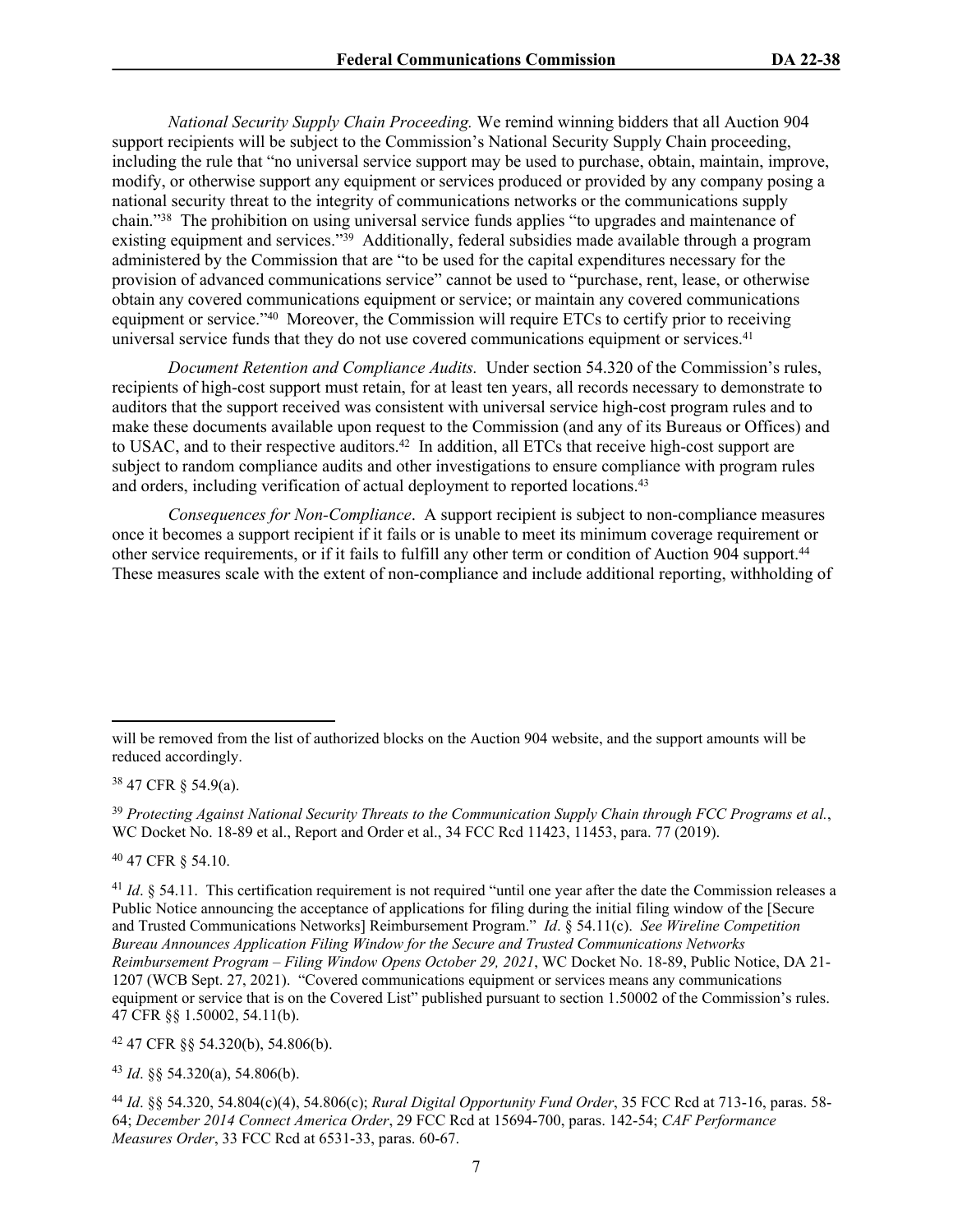support, and support recovery.<sup>45</sup> A defaulting support recipient may also be subject to sanctions, including, but not limited to, potential revocation of ETC designations and suspension or debarment.<sup>46</sup>

*ETC Obligations.* All Auction 904 support recipients were required to obtain a high-cost ETC designation prior to being authorized for Auction 904 support, and thus should be familiar with ETC requirements. For example, all high-cost ETCs commit to serving the entire area covered by an ETC designation and must offer Lifeline voice and broadband service throughout such area to qualifying lowincome consumers pursuant to the Lifeline program rules.<sup>47</sup> While an Auction 904 support recipient was not required to obtain an ETC designation that was limited only to the eligible census blocks covered by its winning bids, it may only use its Auction 904 support to offer the required voice and broadband services to locations in eligible census blocks. If an Auction 904 support recipient has obtained an ETC designation that covers more area than the eligible census blocks in its winning bids, that support recipient has the obligation to provide Lifeline services throughout its designated service area, including in areas where it cannot use its Auction 904 support.<sup>48</sup> A high-cost ETC may also be subject to statespecific requirements imposed by the state that designated it as an ETC.

*Discontinuance of Service and/or Relinquishment of Support.* It is a violation of Commission rules to receive universal service support if that support is not used to provide, maintain, and upgrade voice and/or broadband facilities and services in eligible areas or if the recipient is no longer offering supported services. A carrier that cannot appropriately use universal service support must relinquish its ETC designation pursuant to section 214(e)(4) of the Communications Act of 1934, as amended (the Communications Act).<sup>49</sup> An ETC that was designated by a state commission should follow the state commission's rules to seek relinquishment.<sup>50</sup> ETCs designated by the Commission must file a notice of relinquishment in WC Docket No. 09-197, Telecommunications Carriers Eligible for Universal Service Support, using the Commission's Electronic Comment Filing System (ECFS).<sup>51</sup> WCB will release an order approving the relinquishment if the relinquishing ETC demonstrates that the affected area will continue to be served by at least one ETC.<sup>52</sup> The ETC must then send a copy of its relinquishment notice and a copy of the relinquishment order (within one week of its release) to USAC at [hcorders@usac.org](mailto:hcorders@usac.org). A carrier that intends to discontinue service must first obtain authorization to discontinue service pursuant to section  $214(a)$  of the Communications Act and section 63.71 of the Commission's rules.<sup>53</sup>

*Transfers of Control.* ETCs seeking to transfer control of their domestic authorizations to operate pursuant to section 214 of the Communications Act of 1934, as amended, or to engage in the sale of assets under section 214 must first receive approval from the Commission in accordance with sections

<sup>46</sup> 47 CFR §§ 54.320(c), 54.806(b); *Rural Digital Opportunity Fund Order*, 35 FCC Rcd at 715-16, para. 63.

<sup>47</sup> *See* 47 CFR §§ 54.101(d), 54.405(a); 47 CFR Subpart E.

<sup>48</sup> For example, some Auction 904 support recipients may have obtained an ETC designation for an entire census block group(s) that was covered by its winning bid(s) but may only use its Auction 904 support to offer service to locations in the eligible census blocks within the census block group(s).

<sup>49</sup> 47 U.S.C. § 214(e)(4).

<sup>50</sup> 47 CFR § 54.205.

<sup>51</sup> 47 U.S.C. § 214(e)(4); *Telecommunications Carriers Eligible for Universal Service Support; Connect America Fund*; WC Docket Nos. 09-197; 10-90, Order, DA 21-663, at 10, para. 30 (WCB June 8, 2021).

<sup>52</sup> *See, e.g.*, *Telecommunications Carriers Eligible for Universal Service Support*, WC Docket No. 09-197, Order, DA 21-660 (WCB June 8, 2021) (approving T-Mobile USA, Inc.'s request on behalf of T-Mobile Northeast LLC to relinquish its ETC designation in Virginia).

53 47 U.S.C. § 214(a); 47 CFR § 63.71.

<sup>45</sup> 47 CFR §§ 54.320, 54.804(c)(4), 54.806(c); *Rural Digital Opportunity Fund Order*, 35 FCC Rcd at 713-16, paras. 58-64; *December 2014 Connect America Order*, 29 FCC Rcd at 15694-701, paras. 142-57; *CAF Performance Measures Order*, 33 FCC Rcd at 6531-33, paras. 60-67.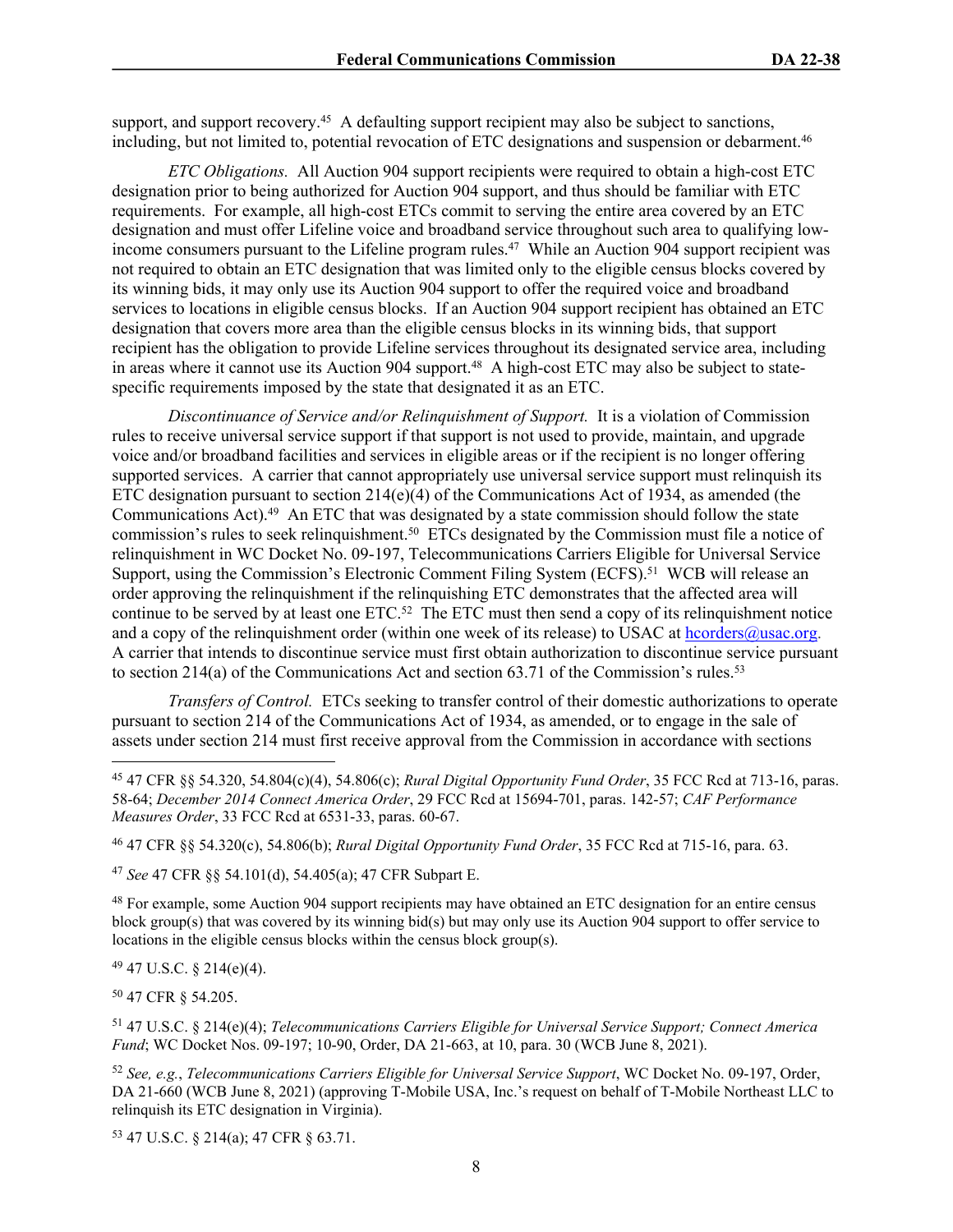63.03 and 63.04 of the Commission's rules governing the procedures for domestic transfer of control/asset applications.<sup>54</sup> Transfers of control and assignments of international section 214 authorizations are separately subject to section 63.24 of the Commission's rules.<sup>55</sup> Except where the Commission has forborne from the application of section 214, this requirement applies to all transfers of control or asset acquisitions involving ETCs. More information is available on the Commission's website at <http://www.fcc.gov/general/transfer-control>.

*Price Cap Carrier Obligations.* Price cap carriers that serve the census blocks where an Auction 904 long-form applicant that is not the incumbent price cap carrier has been authorized to receive support will no longer have a federal high-cost ETC obligation to continue to offer voice service in those census blocks pursuant to the forbearance granted by the Commission, unless they have elected to receive a seventh year of model-based support in these census blocks.<sup>56</sup> Price cap carriers electing to receive a seventh year of model-based support will maintain their obligation to provide both voice and broadband service throughout 2021 in the relevant census blocks.<sup>57</sup>

*Transitioning Legacy Support*. WCB will soon update the list of census blocks where incumbent price cap carriers will continue to receive legacy support through the disaggregated legacy high-cost support mechanism by removing the eligible census blocks that are covered by the winning bids in Attachment A.<sup>58</sup> In the census blocks removed from the list, incumbent price cap carriers will no longer receive legacy support beginning on the first day of the next month.<sup>59</sup>

### **Further Information Contact:**

**Press Information Office of Media Relations** Anne Veigle (202) 418-0500

<sup>54</sup> 47 U.S.C. § 214; 47 CFR §§ 63.03, 63.04.

<sup>55</sup> 47 CFR § 63.24.

<sup>56</sup> *Rural Digital Opportunity Fund Order*, 35 FCC Rcd at 743-45, paras. 133-39. On the first day of the month after an Auction 904 support recipient that is not the incumbent price cap carrier is authorized, the incumbent price cap carrier will be relieved of its federal high-cost ETC obligation to offer voice telephony in those specific census blocks to the extent the price cap carrier has not elected to receive a seventh year of model-based support in these census blocks. *Id.* at 745, para. 139. *See also December 2014 Connect America Order*, 29 FCC Rcd at 15663–71, paras. 50-70; 47 CFR  $\S$  54.201(d)(3). We will remove these census blocks as applicable from the list of census blocks where price cap carriers continue to have the federal high-cost ETC obligation to provide voice service. The "List of Census Blocks Subject to Federal High-Cost Voice Obligations" is available at <https://www.fcc.gov/encyclopedia/price-cap-resources>.

<sup>57</sup> *Rural Digital Opportunity Fund Order*, 35 FCC Rcd at 740-43, 745, paras. 126-132, 139. *See Wireline Competition Bureau Authorizes all Eligible Price Cap Carriers to Receive a Seventh Year of Connect America Fund Phase II Model-Based Support*, WC Docket No. 10-90, Public Notice, 35 FCC Rcd 12933, 12935-38 Attach. A (WCB 2020) (providing a list of the states where price cap carriers have been authorized to receive a seventh year of model-based support).

<sup>58</sup> *Connect America Fund et al*., WC Docket No. 10-90, Report and Order, 34 FCC Rcd 807 ,809-12, paras. 9-16 (2019). Incumbent price cap carriers were also given the option of declining legacy support in each state that they serve. *See Wireline Competition Bureau Announces Universal Service Support Amounts Offered to Price Cap Carriers and Fixed Competitive Eligible Telecommunications Carriers after Authorization of Connect America Phase II Auction Support*, Public Notice, 34 FCC Rcd 1296 (WCB 2019).

<sup>59</sup> *Rural Digital Opportunity Fund Order*, 35 FCC Rcd at 738-40 (stating that price cap carriers will no longer receive legacy support for the census blocks where Auction 904 support is authorized beginning on the first day of the month after the Auction 904 support is authorized for those census blocks).